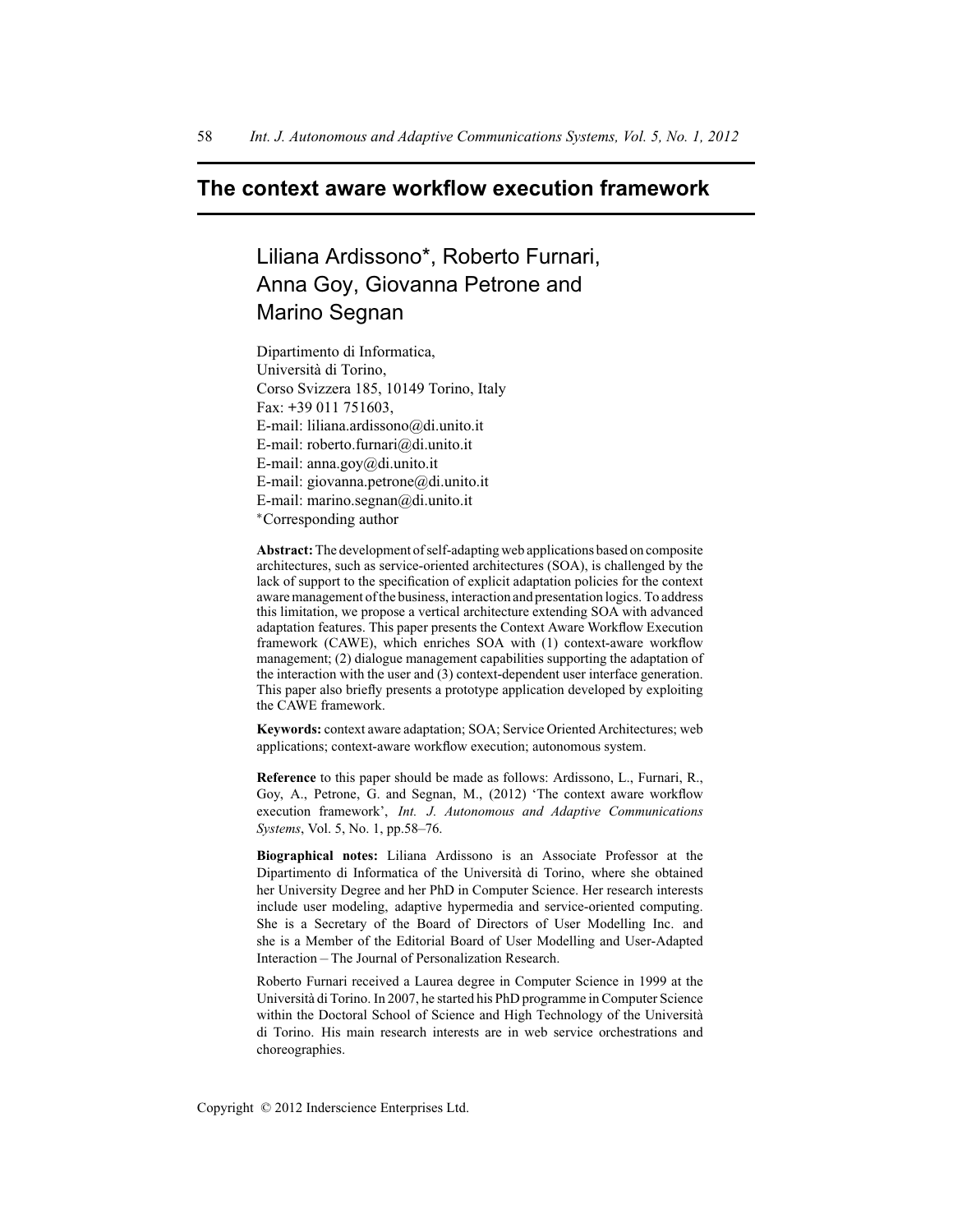Anna Goy is a Researcher at the Department of Computer Science of the Università di Torino, working in the area of web-based systems. She received her PhD in Cognitive Science (Università di Torino), in 1998, in the area of lexical semantics. Since many years she works on distributed web-based applications, adaptive hypermedia and context-aware systems.

Giovanna Petrone is a Researcher of Computer Science at the Università di Torino. Her research interests concern two main areas: multi-agent systems (with specific interest for distributed systems and web services) and intelligent user interfaces (with specific attention to personalisation in web-based services). Previously, she has worked for several years as a Software Engineer and architect in the USA and Italian computer companies and she was also a Visiting Scholar at the Stanford University.

Marino Segnan is a Researcher at the Computer Science Department, Università di Torino, working with the Advanced Service Architectures group. His recent research activities deal with interaction models for web services, choreographies and monitoring. His previous activity focused on the development of a qualitative simulation tool for model-based diagnosis. Previously, he worked with several companies, mainly on projects involving integrated development environments, user interfaces, compilers, transaction management.

## **1 Introduction**

The research on self-adapting systems mainly deals with the management of quality of service (QoS), focusing on aspects such as load-balancing and failure recovery (e.g. see Ardagna and Pernici, 2007; Baresi et al., 2007; Benlismane et al., 2005; Ghedira and Mezni, 2006). In contrast, the adaptation to the users and to their surrounding context has been somehow neglected so far. However, this feature has become particularly relevant, given the large number of systems which are now available on the web. In fact, web applications can be used in rather different contexts:

- With the large availability of broadband internet and wireless access, people use various types of devices, in different environments, to interact with the business services. Therefore, such services should tailor the User Interface (UI) and the interaction logic accordingly.
- Web applications are used by a large user population having diverse preferences and capabilities. Thus, they should adapt their business logic and the offered functions to specific requirements.

To improve the flexibility of such systems, the central role of the adaptation logic should be recognised. However, this has not happened yet in the development of systems based on composite architectures. As discussed in this paper, Service Oriented Architecture (SOA, Papazoglou and Georgakopoulos, 2003), the reference model for the development of composite applications, does not explicitly deal with context awareness. In fact, it embeds all the adaptation decisions in the process specifying the business logic of the applications.

To address this limitation, we designed a vertical SOA architecture which extends Service Oriented Computing with context-awareness capabilities. This paper presents the Context Aware Workflow Execution (CAWE) framework for the development of composite web applications. The framework supports the adaptation of the business logic, interaction logic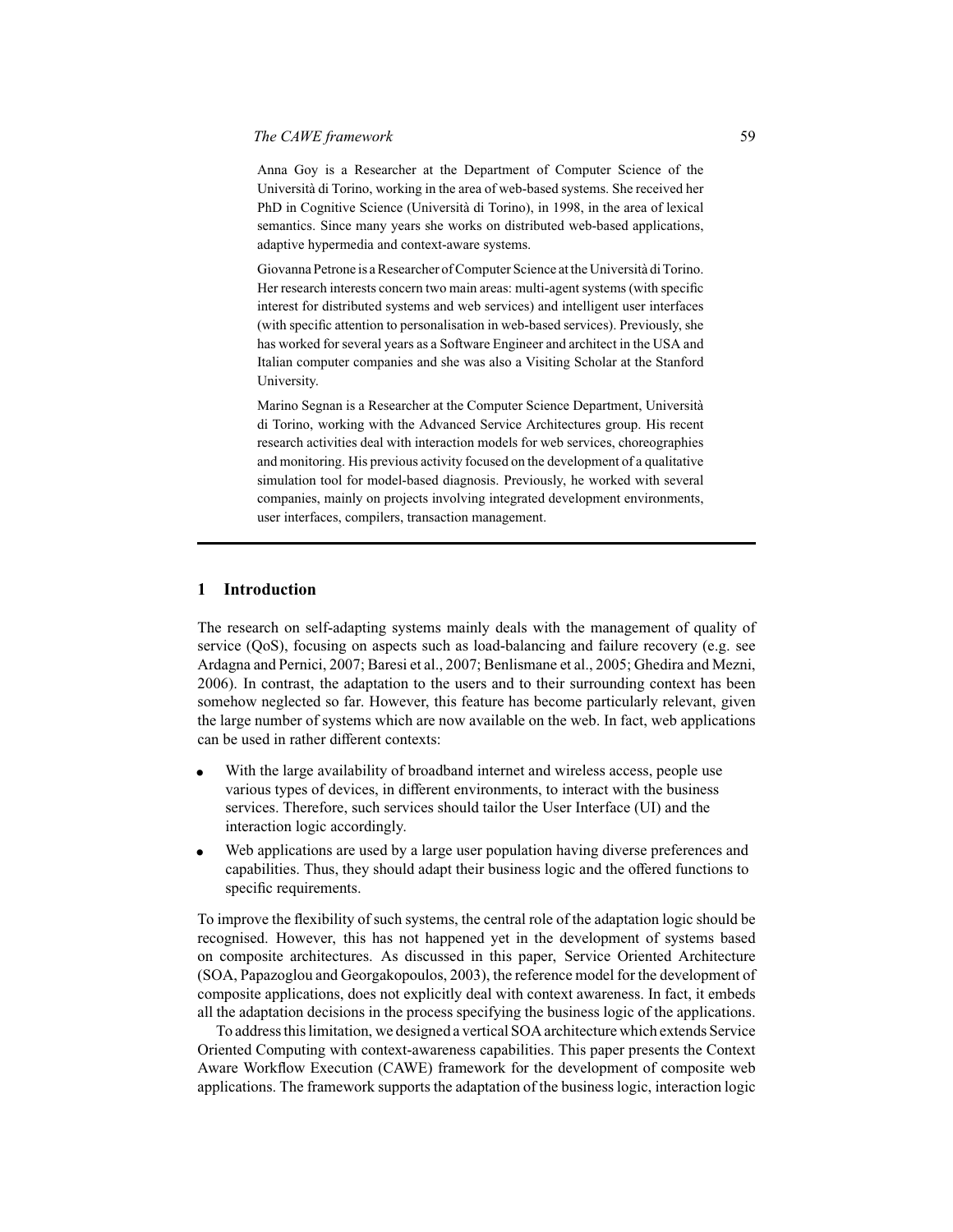and UI to the users and to their context. Specifically, it supports:

- the context-dependent selection of the courses of action to be enacted, and of the service providers to be invoked, during the execution of the application
- the generation of a context-dependent UI, tailored to the user's device and preferences, for example background colours and font size
- the management of tasks as dialogues with the user, supporting both the provision of extra helpful information, and the management of a UI fitting the size of her/his device.

These capabilities are based on the following architectural features:

- an explicit representation of the context variables to be taken into account
- a declarative representation of the business, interaction and presentation logics of the application
- a declarative representation of the policies steering the adaptation of the service to the user and to her/his context.

The analysis of two real-world application domains (an e-Health one and a travel one) proved the usefulness and the suitability of the adaptive features offered by the framework. Moreover, the development of a prototype web application in the first domain confirmed the applicability of the framework to real-world use cases.

The remainder of this paper is organised as follows: Section 2 discusses the problem addressed in this work. Section 3 describes CAWE and Section 4 provides some technical details. Section 5 briefly presents our e-Health application, Section 6 positions our work in the related research and Section 7 concludes this paper.

## **2 The problem**

The research on User Modeling and Adaptive Hypermedia proposed techniques supporting the adaptation of applications to the user's preferences and characteristics (e.g. see Brusilovsky et al., 2007; Maybury and Brusilovsky, 2002. Moreover, the research on context-aware systems proposed techniques to model and manage context information in ubiquitous systems; (e.g. see Abowd and Mynatt, 2000; Baldauf et al., 2007; Dey and Abowd, 2000; Dourish, 2004; Gross, 2008). However, these techniques were applied to applications based on monolithic architectures and having a simple business logic. In contrast, complex systems, such as those which compose external services, adopt *ad hoc* solutions for context awareness purposes.

As a matter of fact, SOA provides limited support to context awareness because it fails to recognise the central role of the adaptation logic. Thus, it embeds the adaptation decisions in the workflow defining the business logic of an application. Specifically:

As far as the business logic is concerned, the workflow underlying the application embeds the variables to be taken into account and describes the alternative courses of action in a flat graph. Although this approach works well in simple cases, it does not support the reactive composition of the business logic, depending on the evolution of a dynamic context. In fact, it fails to support the adoption of powerful decision-making techniques to select the most appropriate system behaviour. Moreover, it leads to the specification of complex and articulated workflows, including a large number of paths describing the alternative courses of action to be enacted. This complexity makes the workflows hard to read and to modify, and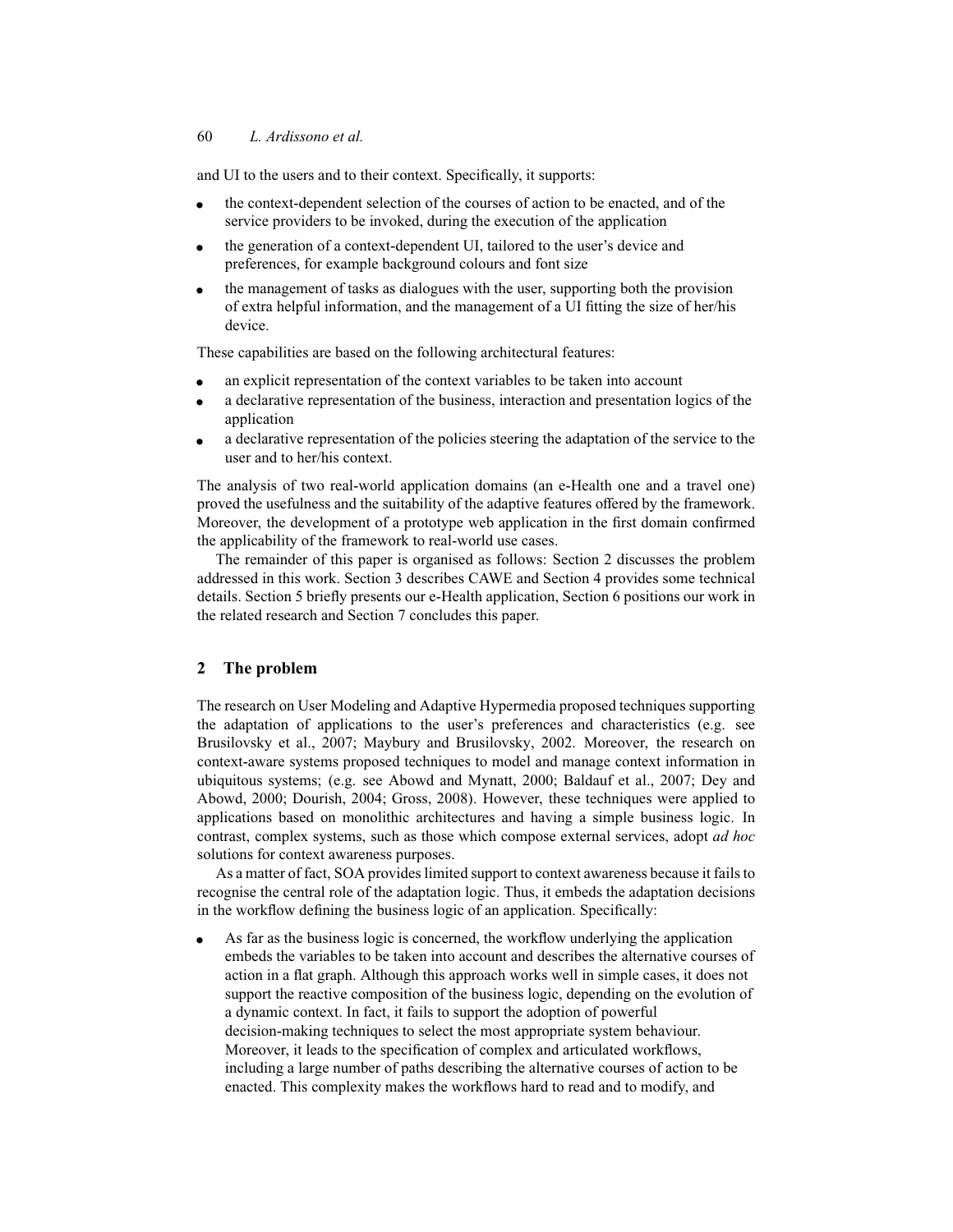



*Note*: Web service interfaces are depicted as thick lines.

challenges the specification of flexible adaptation strategies. On the contrary, Service Oriented Computing poses complex adaptation requirements concerning, for example, the dynamic composition of web service providers on the basis of their availability and of various QoS requirements.

- Similarly, the UI and the interaction with the user lack flexibility:
	- On the one hand, web service composition environments adapt the UI pages to the user by applying device-dependent stylesheets. However, they do not plan the distribution of content in the UI pages. In fact, they present the same content on any type of device, without taking its screen size, or other similar features, into account. This surface-level adaptation leads to the generation of sub-optimised UI pages which either force the user to do scrolling, or increase the length of the interaction during the task completion.
	- On the other hand, these environments only support the management of one-shot interactions in which, for each workflow task, a UI page is generated. Similar to the previous case, the strict association between tasks and pages may cause the generation of oversize pages, if the tasks are complex or the device has a small screen.

To address such limitations, we propose to extend SOA with dialogue management capabilities supporting the dynamic selection of the content to be displayed during the interaction with the user. Moreover, we introduce the management of explicit adaptation policies, which can be exploited to steer both the selection of the business activities to be performed and the generation of the UI. The introduction of such policies has two main advantages: first of all, policy languages enable the specification of adaptation strategies based on the evaluation of complex conditions, thus, supporting a fine-grained tuning of the system behaviour. Second, the adaptation strategies can be specified declaratively, supporting their revision and extension during the application life cycle.

## **3 The CAWE framework**

The CAWE framework supports the development of composite applications which tailor the business and the interaction logic, as well as the UI, to the user and to her/his surrounding context. Thanks to the explicit representation of the adaptation logic, the framework enables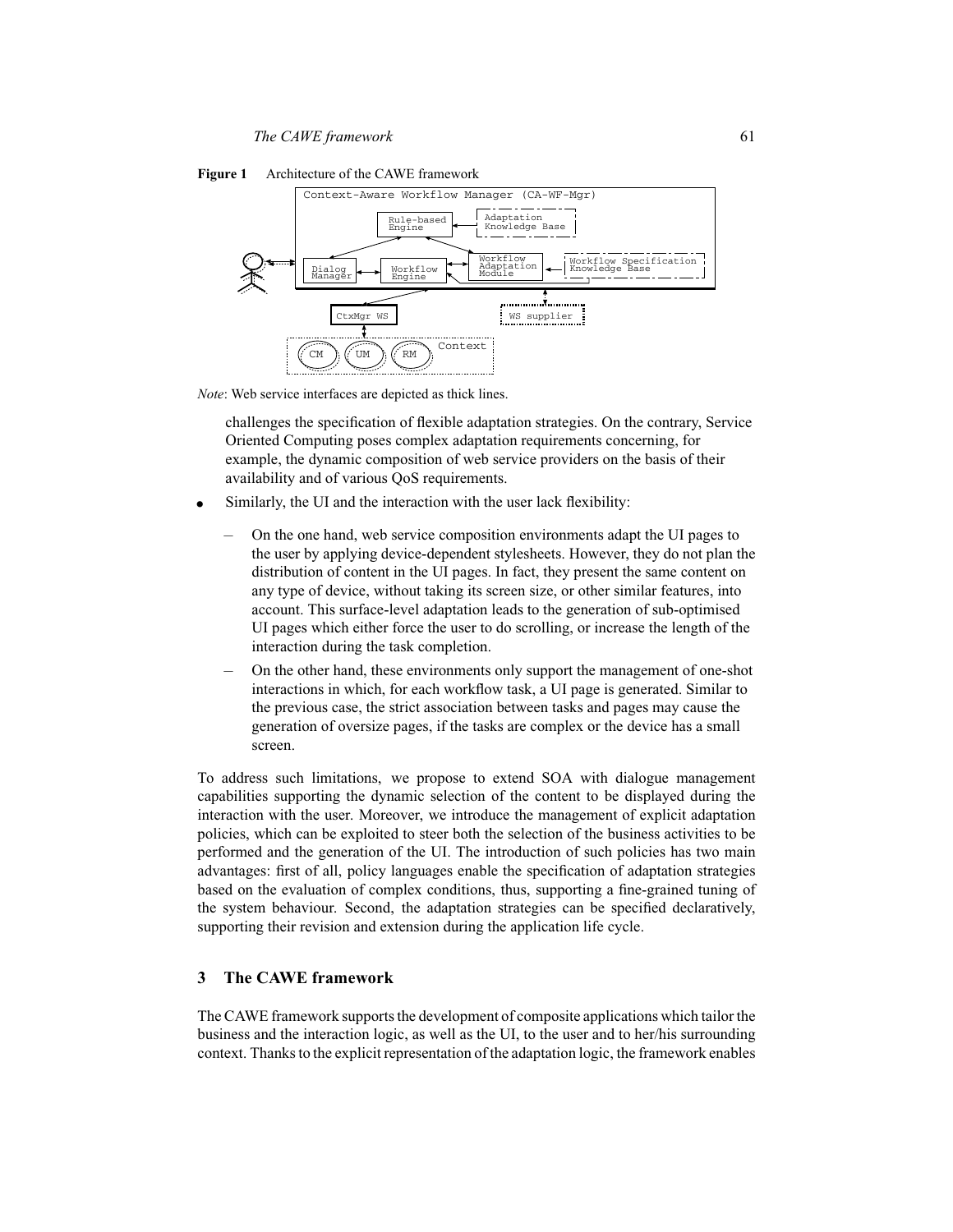the adoption of flexible techniques to steer the system behaviour. As shown in Figure 1, the CAWE architecture includes two core components:

- The *Context Manager service (CtxMgr WS)* handles the context information during the execution of the application; see Section 3.1.
- The *Context-Aware Workflow Manager (CA-WF-Mgr)* enacts a context-sensitive workflow which defines the business logic of the application. For this purpose, the CA-WF-Mgr employs two software components: the Workflow Adaptation Module shapes the workflow depending on the context; the Workflow Engine enacts the resulting workflow. See Section 3.2.

Within the CA-WF-Mgr, the *Dialog Manager* module acts as a bridge between the user and the workflow engine. When the user logs in the application, the Dialog Manager is invoked and takes the control of the interaction. The module informs the CtxMgr WS about the user's identity and the device (s)he is using. Then, it handles the tasks to be completed as dialogues with her/him; moreover, it adapts the UI to a context including both the user's device and her/his layout preferences. See Section 3.3.

The CA-WF-Mgr and the Dialog Manager invoke a rule-based engine to evaluate the adaptation policies, which are represented as declarative rules: their pre-condition is a boolean condition on context variables and their action specifies the adaptation decision to be applied. Given the result of the rule evaluation, the two modules apply the selected behaviour.

The adaptation policies are stored in the adaptation knowledge base and they are grouped in packages, depending on the kind of decision they are devoted to. Specifically, the business-logic package stores the policies steering the selection of the courses of action to be enacted; the layout package supports the context-dependent distribution of content in the UI pages; the style-selection package specifies the selection of the (XSL) stylesheets to be applied. Henceforth, the policies concerning the generation of the UI, and the management of the interaction with the user, are denoted as *UI adaptation policies*.

## *3.1 Context information*

To support the adaptation of the application to the actors involved in the service, and to their surrounding contexts, the CtxMgr WS handles a Role Model (RM) for each role defined in the service, as well as a User Model (UM) and a Context Model (CM) for each involved actor. Moreover, the CtxMgr WS handles, for each interaction session, an *i-user* variable, which refers to the UM of the actor interacting with the application. Figure 2 shows the structure of the models.

- The RM associated to a role *r* stores the references to the UMs of the actors who can fill *r* (UMList). Moreover, it stores a reference to the UM of the current role filler (currentUM) and some domain-dependent, default information about the role (FeatureList).
- The UM stores information about an individual actor; for example, expertise, preferences and physical capabilities (FeatureList). Moreover, it contains a reference to the associated CM (CMRef).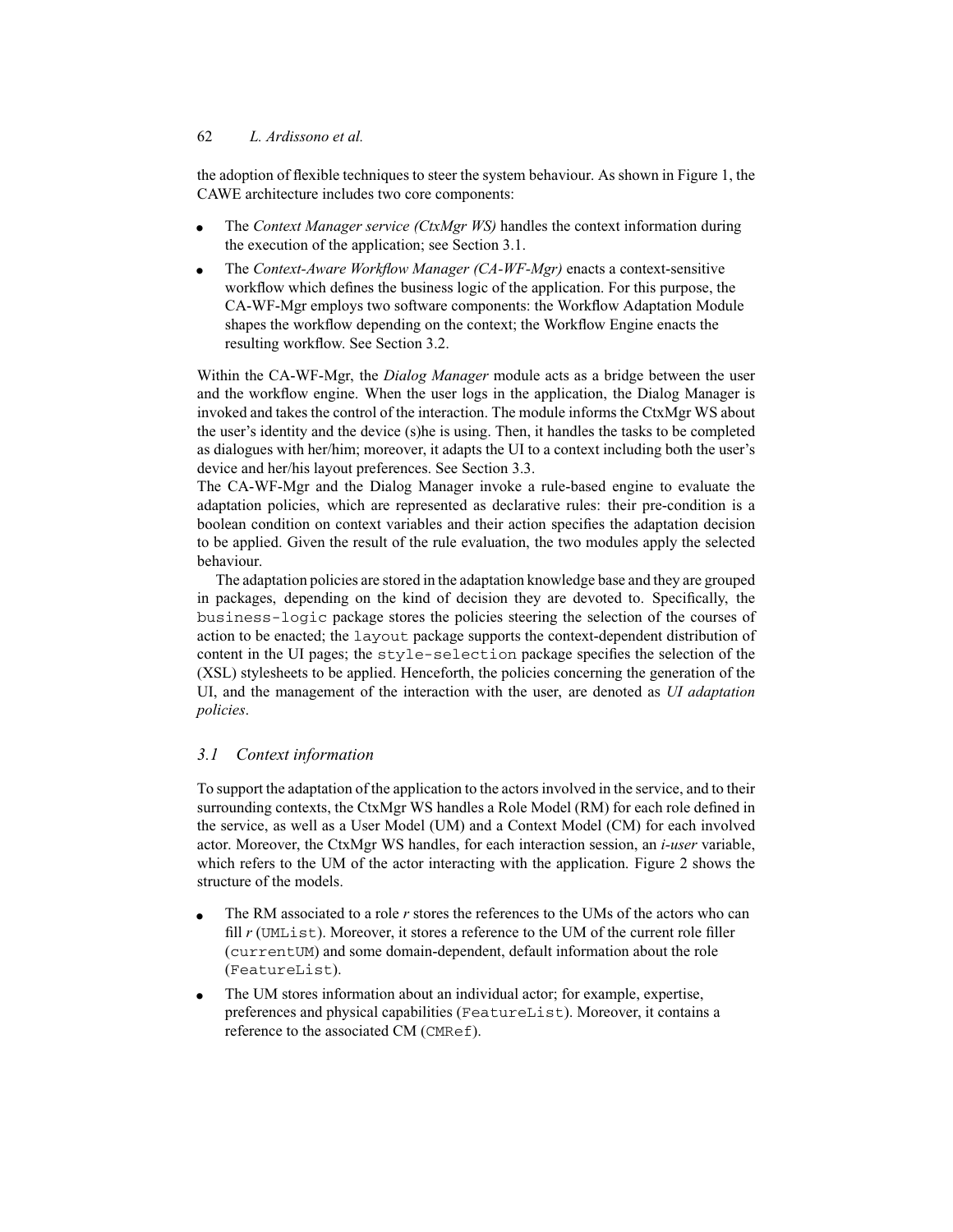#### **Figure 2** Structure of the RMs, UMs and CMs

```
Role Model (RM):
 role: String (role name)
 currentUM: String (reference to UM of current role filler)
 UMList: list of String (references of UMs of role fillers)
 FeatureList: sequence of FeatureType elements
User Model (UM):
  ID: String (UM identifier)
  CMRef: String (reference to the CM associated to the UM)
 FeatureList: sequence of FeatureType elements
Context Model (CM):
  ID: String (CM identifier)
 UMRef: String (reference to the UM of the user)
 FeatureList: sequence of FeatureType elements
FeatureType:
  featureName: String
  featureVal: String
```
- *Note*: These models are represented as XML documents; however, the figure presents them in a simplified format for readability purposes.
- The CM stores information about the context surrounding the actor; for example, the device used to interact with the application.

As the features of the RMs, UMs and CMs depend on the application domain, the developer has to define them at set up time. However, the CAWE framework provides some templates, which can be taken as a starting basis. For instance, the UM and the CM templates include, respectively, the user's font-preference (for the UI layout) and her/his device.

#### *3.2 Adaptation of the business logic*

#### *3.2.1 Business logic representation*

The business logic of an application is represented as a context-sensitive workflow organised in an abstraction hierarchy which specifies the system behaviour at different levels of detail. Specifically:

- Besides the standard workflow activities (prescribing the invocation of service providers, the management of tasks, or some internal computation), a context-sensitive workflow can include some *abstract activities*. These describe a generic type of behaviour, to be decided at runtime. An abstract activity is, thus, an activity schema which does not directly define the operations to be performed when it is enacted.
- Each abstract activity is associated with a set of *implementations* describing different courses of action to be selected for the completion of the activity, depending on the context. Each implementation is a workflow which can specify rather different behaviours; for example, starting a task to be performed by a human actor, invoking a web service, starting a subprocess or carrying out some internal computation. Notice that an implementation may include other abstract activities; therefore, the context-sensitive workflow can be organised as a multi-level hierarchy.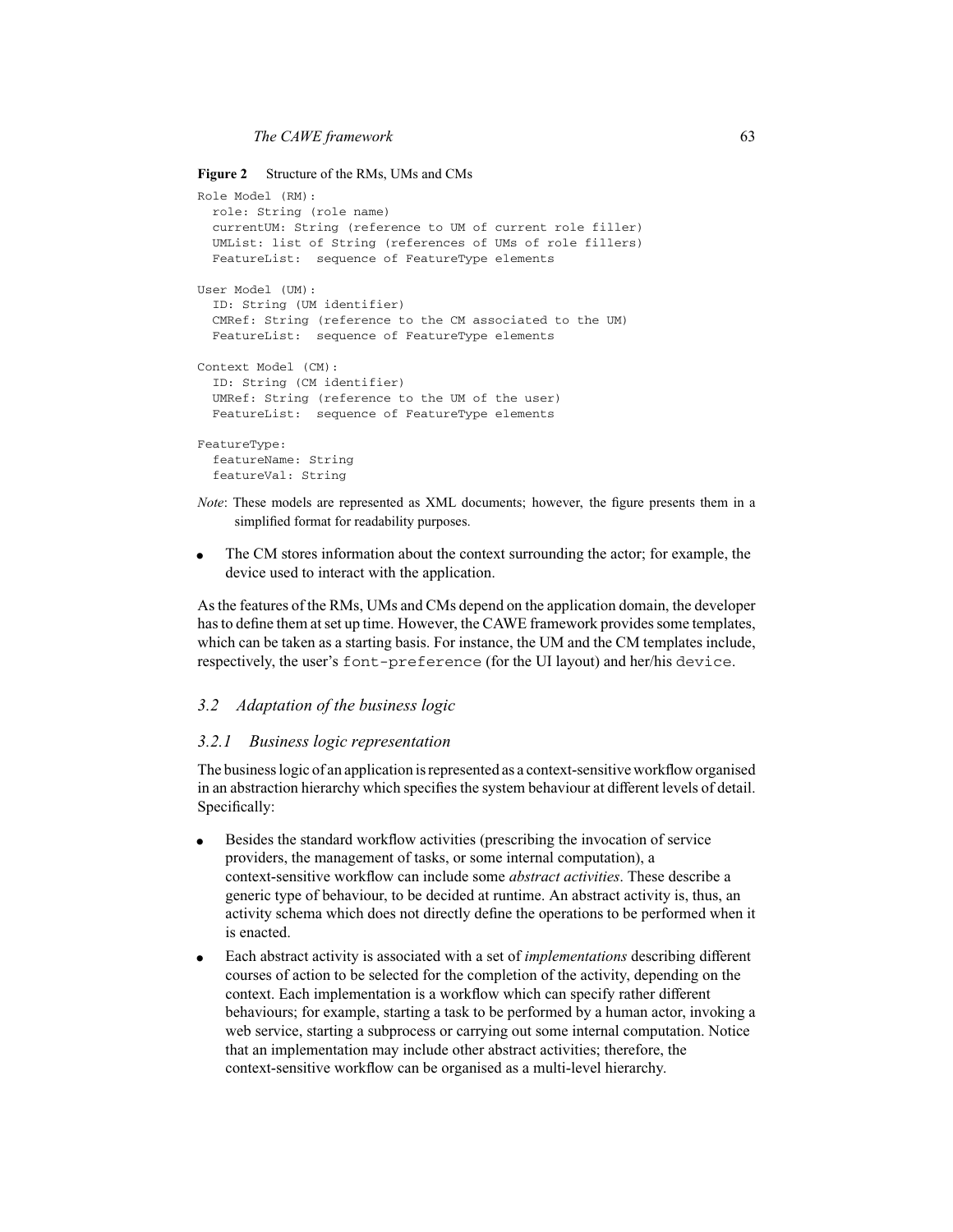**Figure 3** Sample business logic adaptation rules (e-Health application)

```
Rule 1:
 package: business-logic
 precondition: abstract-activity-name==BookBloodTest and
              patient.UM.movable
  action: implementation="WF10"
Rule 2:
 package: business-logic
  precondition: abstract-activity-name==BookBloodTest and
                !patient.UM.movable and nurse-available
  action: implementation="WF11"
Rule 3:
 package: business-logic
 precondition: abstract-activity-name==BookBloodTest and
               !patient.UM.movable and !nurse-available
  action: implementation="WF12"
```
*Note*: For readability purposes, the rules are described in a simplified form.

- The *business logic adaptation policies* (in package business-logic) steer the context-dependent selection of the implementations to be enacted during the execution of the abstract activities. These policies are described as condition-action rules:
	- the pre-condition of a rule is a boolean condition on context variables
	- the action is either the name of the implementation to be enacted, or the reference to a group of rules to be evaluated for refining the adaptation decision (rule chaining).

For instance, Figure 3 shows three sample policies defined in our e-Health application; see Section 5. The pre-conditions of the rules specify the name of the reference abstract activity (BookBloodTest) and the relevant context variables; for example, the patient's mobility state (patient.UM.movable) and the availability of a nurse (nurse-available). The action part specifies the identifiers of the implementations to be performed in each case; for example, WF10. For readability purposes, in the figure, we have reported the rules in a simplified, Java-like form; for details, see Section 4.

#### *3.2.2 Context-aware workflow execution*

At runtime, the business logic of the application is composed by recursively selecting the implementations of the abstract activities to be enacted. This selection is steered by the business logic adaptation policies, which support a reactive planning of the system behaviour.

The context-aware workflow Manager wraps a workflow engine which executes the context-sensitive workflow as if it were a standard one.<sup>1</sup> However, when the engine encounters an abstract activity, it works as follows:

- 1 first, it invokes the Workflow Adaptation Module on the abstract activity
- 2 when the module returns the implementation to be enacted, the engine performs it as a subprocess of the main process instance
- 3 at subprocess completion, the engine resumes the execution of the higher-level workflow.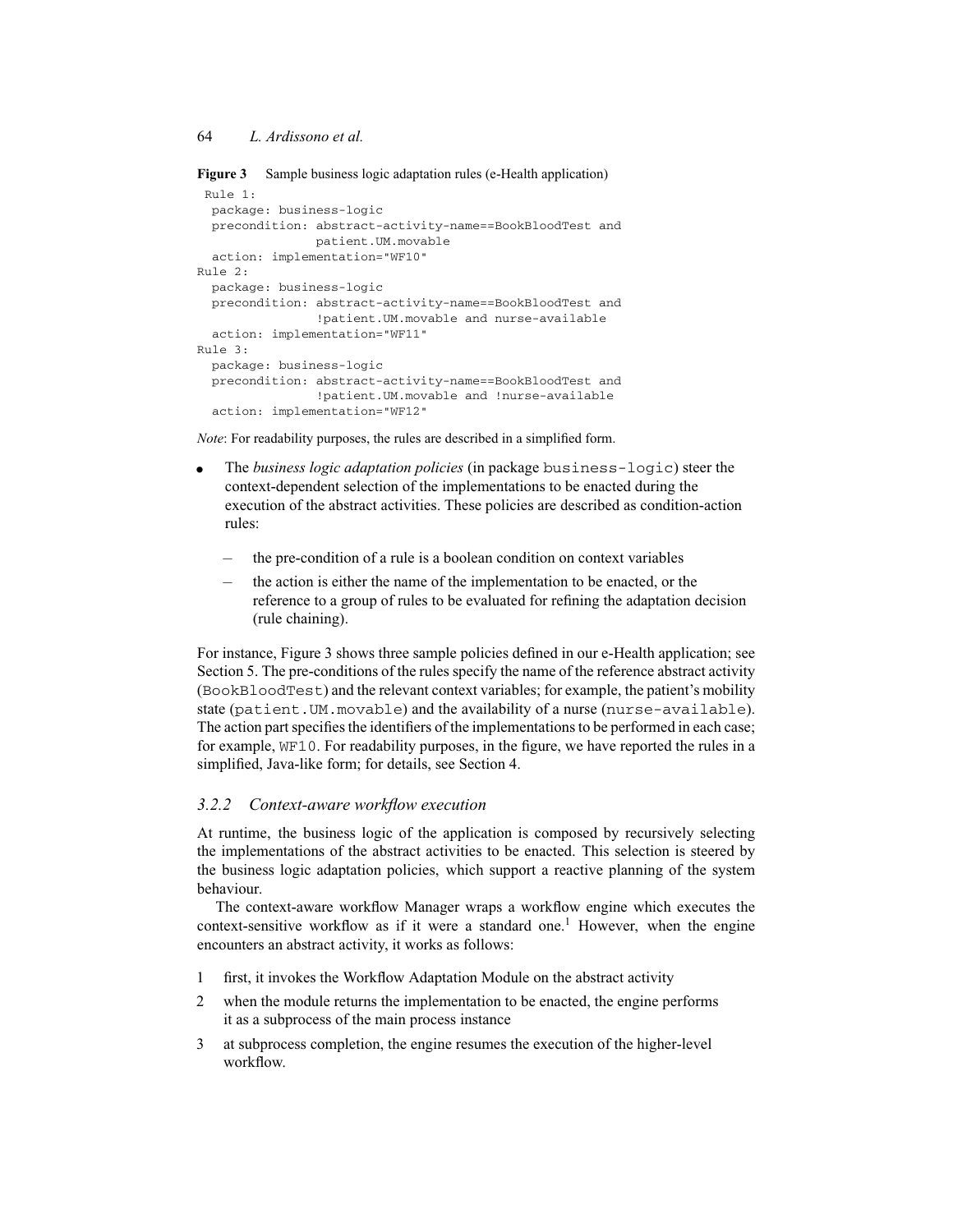For the selection of the implementation, the Workflow Adaptation Module employs the previously described rule-based engine, which works on the business logic adaptation rules and fires the one best suiting the context. Given the name of the selected implementation, the Workflow Adaptation Module retrieves the corresponding workflow and binds the input and output parameters to their current values. Then, it returns the result to the caller.

## *3.3 Adaptation of the interaction with the user*

The Dialog Manager handles a task as a communicative goal to be achieved by carrying out a dialogue with the user. Each dialogue step is aimed at achieving a task portion and is managed by generating a UI page. To handle flexible, but lightweight interactions, a dialogue management technique based on Finite State Automata is applied. Figure 4 shows the automaton describing the interaction logic of the Dialog Manager: the states correspond to the page types and the state transitions are performed as a consequence of the user actions.

- 1 After the user has logged in the application (login arc), (s)he can ask for the list of pending tasks assigned to her/him (view pending tasks). To retrieve information about the tasks to be performed, and their parameters, the Dialog Manager invokes the workflow engine via API.
- 2 Then, from state V2 the user selects the pending task (s)he wants to complete (choose task arc). This action starts the task execution, which may involve several request/response turns, organised as follows:
	- a The Dialog Manager sends the user's browser a personalised UI page representing an interaction turn (V3). The page includes a set of input/output parameters to be acquired/presented and the navigation links enabling the user to continue the interaction. Moreover, the page includes the help links to get more specific information about the task and its parameters.
	- b In turn, the user may perform different actions:
		- i Each help link, and each information link associated to the parameters, activates a nested dialogue. For instance, the ask info on task transition leads to state V4, which represents the UI page presenting specific information about a task.



**Figure 4** Finite state automaton describing the interaction logic of the Dialog Manager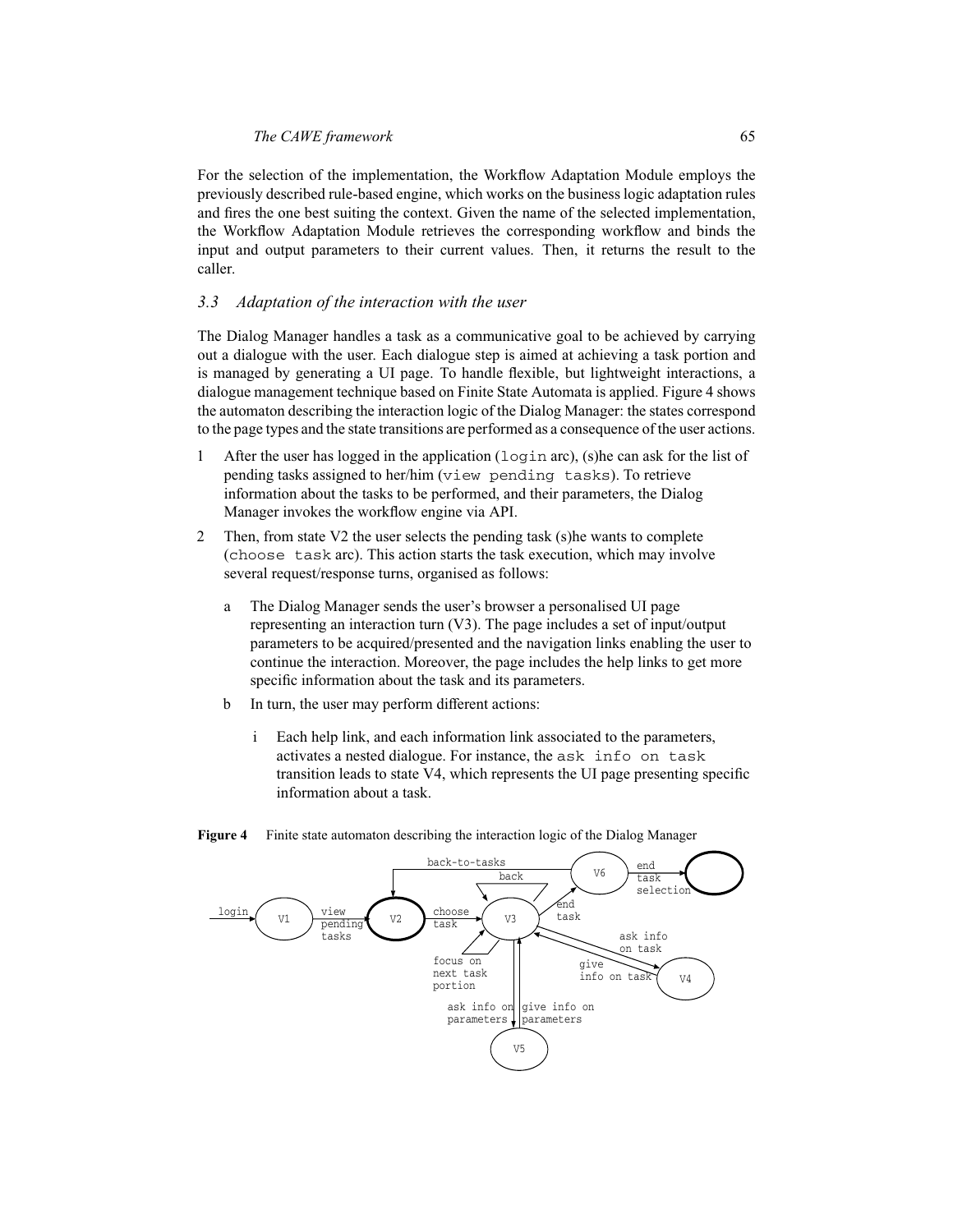- ii The focus on next task portion and the back transitions move to the next, or to the previous dialogue step, respectively.
- iii The end task transition closes the dialogue (state  $V_0$ ).
- 3 When the Dialog Manager reaches state V6, it enables the user to inspect another pending task (back-to-tasks), or to end the task management activity (end task selection). Meanwhile, the Dialog Manager notifies the workflow engine about the task completion, and feeds it with the acquired data.

The generation of the personalised pages is based on the evaluation of the UI adaptation policies. For example, Step 2a above is handled as follows:

- 1 The Dialog Manager selects the page layout by evaluating (via rule-based engine) the rules belonging to the style-selection package.
- 2 Given the input and output parameters of the task, the Dialog Manager groups the information items to be displayed in one or more subsets, in order to fit the size of the screen of the user's device, and to comply with the her/his features (e.g., known vision impairments) and preferences (e.g., font size). This is done by evaluating the rules of the layout package.
- 3 Then, the module fills an XML page template with the content to be displayed. For instance, Figure 5 shows the template of the pages devoted to the management of the task portions. The input/output sections of the template store the parameters of the task. The (optional) help-links refer to additional information about the task and its parameters.
- 4 Finally, the Dialog Manager generates the page code by applying the stylesheet to the filled template.

```
Figure 5 Template specifying the structure of the UI pages for the visualisation of the task
         portions
Task-page-template stylesheet: xsl stylesheet id
 user-role: String
 task-name: String
  task-ID: integer
  task-help-link: url
  task-portion: integer
 number-of-task-portions: number
 back-link, continue-link, cancel-link, finish-link: url
 input section
   parameters: sequence of I-param elements
  output section
   parameters: sequence of O-param elements
   other-info: sequence of O-param elements
  I-param
   name: String
    value: boolean or number or String
   help-link: url
  O-param
   name: boolean or number or String
   help-link: url
```
*Note*: For readability purposes, the template is presented in simplified format.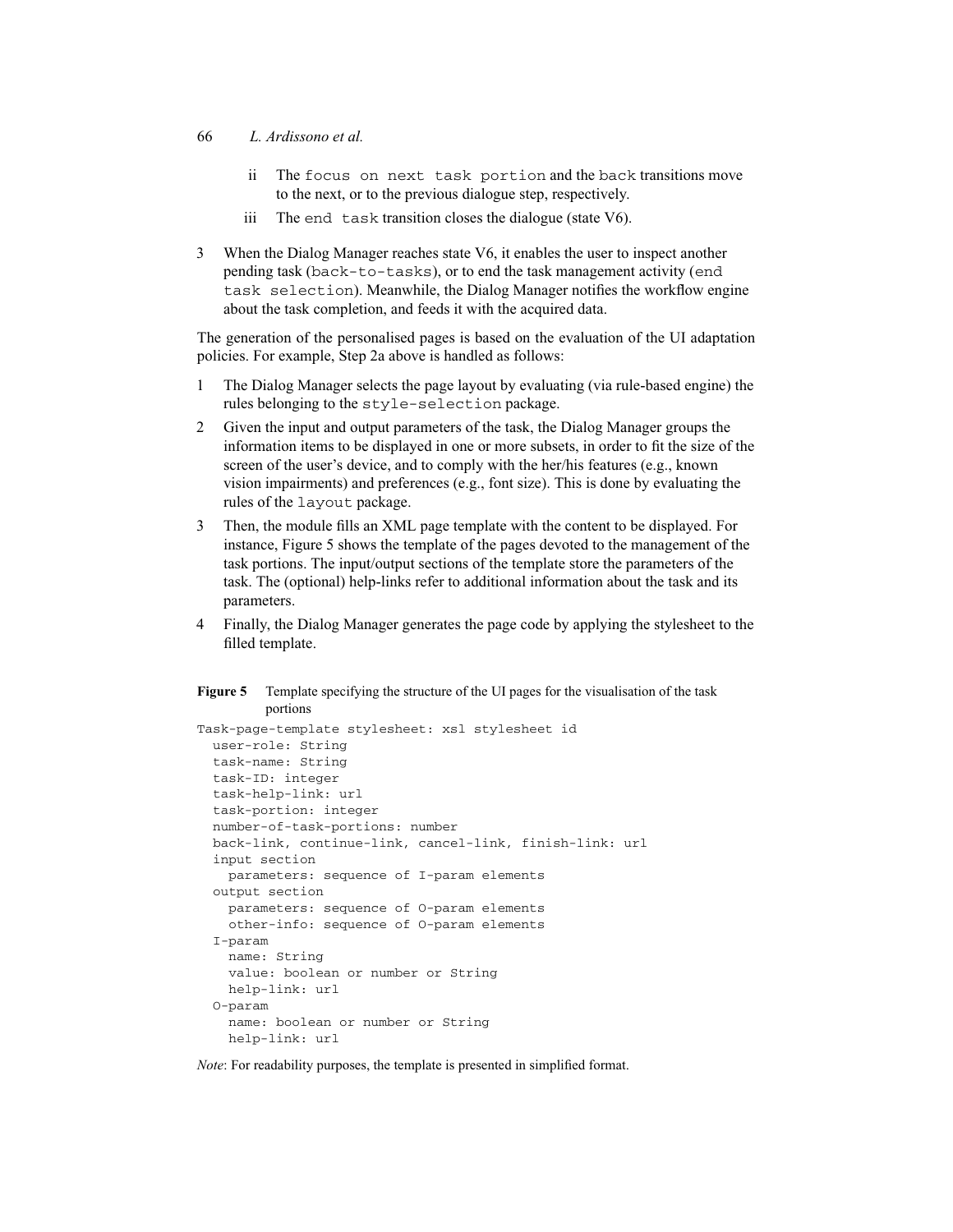```
Figure 6 Sample layout rule (e-Health application)
```

```
Rule 1:
package: layout
precondition: i-user.UM.font-preference==x and
               i-user.CM.device=="desktop"
 action: maxParameters = 20 * |18/x|
```
*Note*: For readability purposes, the rule is described in a simplified form.

The UI adaptation rules are domain-dependent, but the CAWE framework offers some templates, to be extended and modified. For instance, the rule in Figure 6 sets the maximum number of items to be displayed in a page, given the user's device and font preferences.

## **4 Technical details**

The CAWE prototype is developed on top of jBPM, a business process management system implemented in Java (see Koenig, 2004). jBPM is based on the graph-oriented programming model, which complements Object-Oriented programming with a run-time model for executing long-lasting workflows of activities, represented as graphs. The workflow specification language supported by jBPM is jPDL (jBPM Process Definition Language).

The abstract activities are represented as jPDL process-state nodes. When a workflow instance execution gets in an abstract activity, a jPDL Action (associated to an 'enter-node' event) is used to invoke the workflow adaptation module and retrieve the subprocess to be performed.

The Dialog Manager module is implemented as a server-side programme based on the Model View Controller pattern (see Seshadri, 1999). A Java Servlet (Sun Microsystems, 2008) plays the role of the controller, which intercepts the user's HTTP requests and selects the view to be displayed on the user's browser, given the user's request and the workflow state. The interaction logic implemented by the controller is described by the finite state automaton of the Dialog Manager. Each state of the automaton is associated to a View, representing the corresponding UI page, except for the final state. The Dialog Manager uses the AbstractWizardFormController, offered by the Struts library to manage the dialogues with the users (see Apache Software Foundation, 2008).

The CAWE prototype exploits the JESS rule-based engine (Sandia National Laboratories, 2009) to handle the adaptation policies. JESS is a lightweight, rule-based engine implemented in Java, which supports the selection and execution of condition–action rules. To guarantee high performance in the selection of the rules to be fired, the engine applies an enhanced version of the Rete pattern-matching algorithm, initially proposed in Forgy (1982). In the CAWE prototype, JESS supports a very fast evaluation of the adaptation policies and introduces a marginal overhead on the performance of the workflow engine.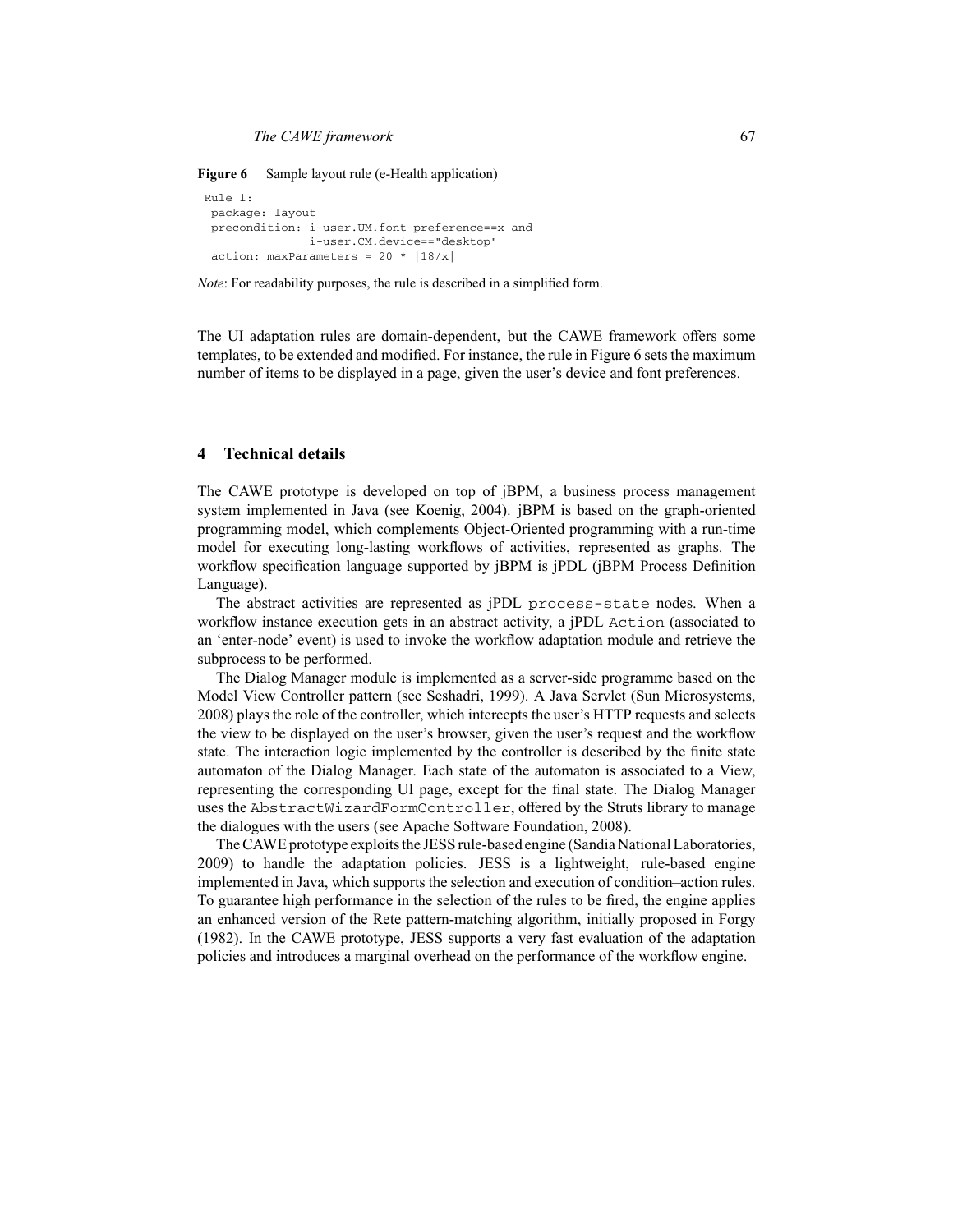#### **5 The e-Health application**

We exploited the CAWE framework to develop an e-Health prototype application supporting the management of a clinical guideline. Clinical guidelines are an excellent testbed for multiuser adaptivity and contex awareness. In fact, they are long-lived processes, which benefit from a workflow-based implementation. Moreover, they involve actors who play different roles (e.g. doctors and administration staff) and operate in dynamic environments, using desktop and hand-held devices.

The clinical guideline we selected specifies the activities to be performed in order to monitor the health state of patients affected by heart diseases. Such patients, who regularly stay in their homes, have to undergo periodical tests to check the fluidity of their blood and revise the therapy accordingly.

#### *5.1 Context information*

Within the e-Health scenario, we identified five roles: *patient*, *relative*, *nurse*, *doctor* and *administration staff*. The top of Figure 7 shows the RM of the *doctor* role. The rest of the figure sketches the UM and the CM of an individual user playing that role. Specifically, the FeatureList field of the CM includes the device used to interact with the application (device).

Similar models describe the other roles and the involved actors. In particular, the UM of a patient includes the movable feature, which describes her/his mobility state. This kind of information influences the guideline execution because non-movable patients are entitled to receive home services and to use special transportation means.

The context information is retrieved from the human users involved in the management of the clinical guideline and from automated sources, such as sensors connected to the internet and the patient's clinical record. The information stored in the latter can be retrieved by invoking the Clinical Record Manager Web Service of the hospital.

**Figure 7** Portions of the *doctor* RM, and of the UM and CM of an individual doctor

```
Role Model (RM):
 role: doctor
  currentUM: um05
 UMList: {um05}
 FeatureList: {}
User Model (UM):
 ID: um05
 CMRef: cm11
 FeatureList:
   ID: 744
    phone: +3901188493523
    font-preference: 14
    ...
Context Model (CM):
 ID: cm11
 UMRef: um05
 FeatureList:
    device: PDA
    ...
```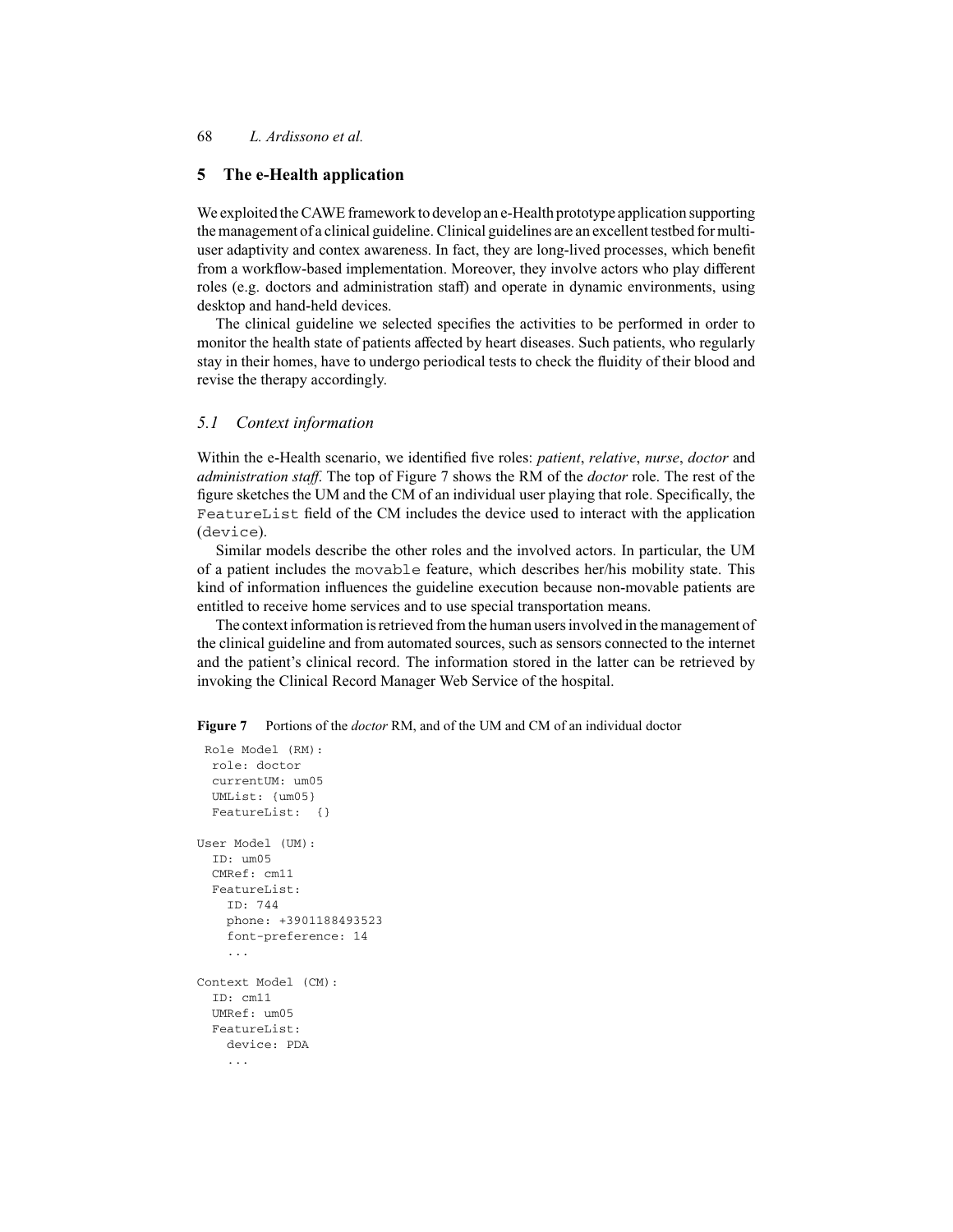

**Figure 8** Abstract workflow of the e-Health scenario (see online version for colours)

#### *5.1.1 Business logic*

Figure 8 shows a portion of the context-sensitive workflow of the application. The types of nodes occurring in the workflow are auto-explicative; however, it should be noticed that, as described in Section 4, abstract activities are represented as process state nodes. The workflow can be roughly described as follows:

- 1 A doctor sets the date of the first blood test to be performed (setFirstBloodTest).
- 2 The application reserves a blood test with a lab at the specified date and evaluates the time interval before the test (BookBloodTest, eval).
- 3 If the patient's health state is good, (s)he waits until the date of the test (onAlarm). If any warning symptom occurs before that date (onMessage), the service sets the urgency of the case (setUrgency).
- 4 At the specified date, or after a warning symptom, a blood sample is taken from the patient and analysed (ManageBloodCollection). Then, a doctor evaluates the results (evaluateResults). If they are good, the doctor sets the therapy (storeTheraphy); then, the application notifies the patient (emailPatient) and the flow restarts from item 2. Otherwise, the patient is advised to go to the hospital (sendToHospital).

As a sample abstract activity, we analyse BookBloodTest. This activity has three context-dependent implementations, not shown for brevity:

- WF10 handles the booking of the appointment for the blood test at the lab. As this implementation requires that the patient autonomously goes to the lab, it is suitable for patients which can be transported by car.
- $\bullet$  WF11 schedules the collection of the patient's blood at home (by means of a nurse) and it is suitable to handle non-movable patients.
- WF12 is an alternative solution devoted to non-movable patients, when it is not possible to have a nurse at the patient's home. This implementation involves the booking of a special transportation means to carry the patient to the lab.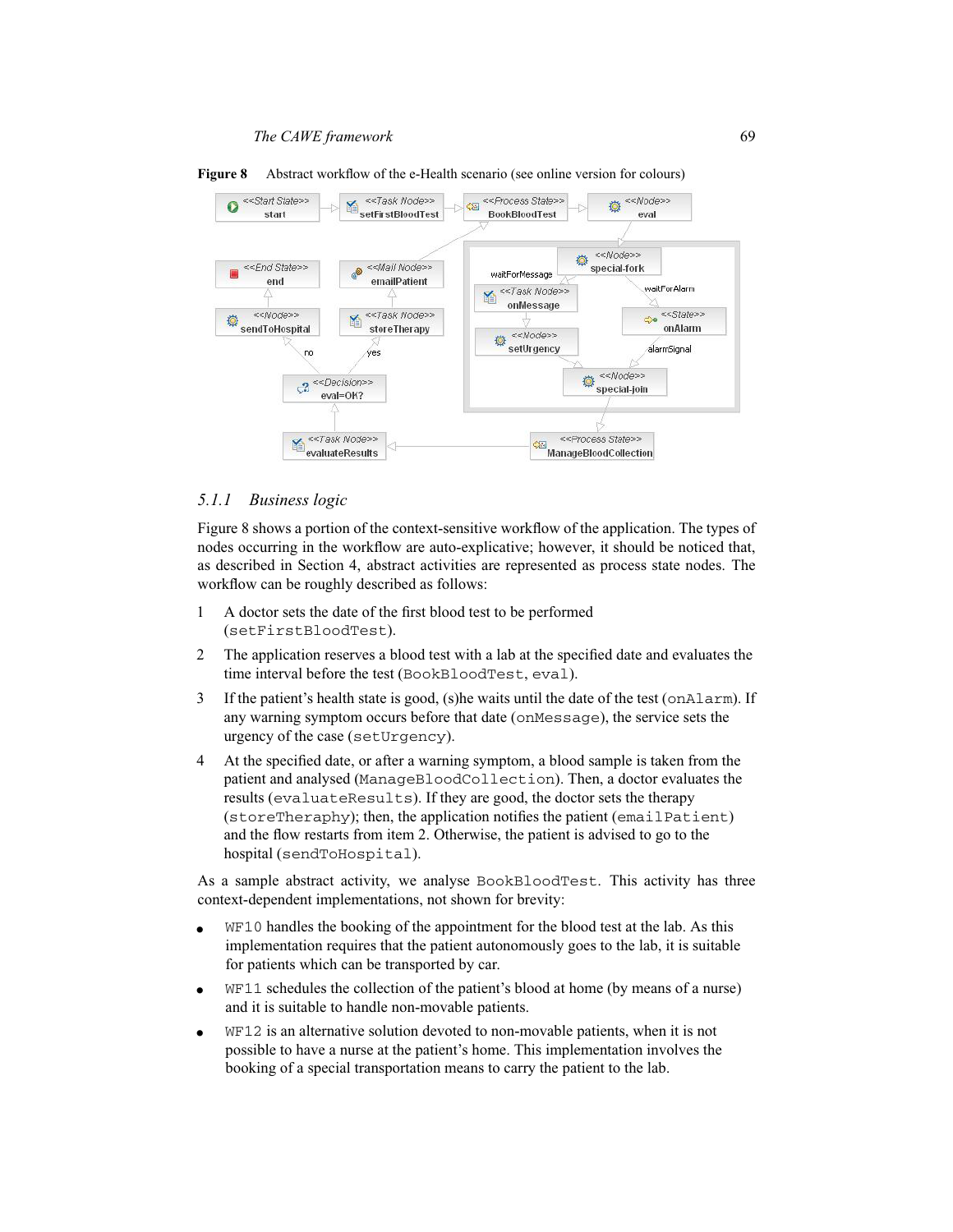**Figure 9** Sample style selection rules (e-Health application)

```
Rule 1:
 package: style-selection
 precondition: i-user.CM.device=desktop
 action: stylesheet file: large-UI.xsl
Rule 2:
 package: style-selection
 precondition: i-user.CM.device=PDA
 action: stylesheet file: medium-UI.xsl
```
*Note*: The rules are described in a simplified form.

Figure 10 First dialogue turn in the management of task evaluateResults, tailored to a desktop device (see online version for colours)



Figure 3 (page 64) shows the business logic adaptation rules associated to BookBloodTest. Their pre-conditions reflect the requirements described above; for example, the pre-condition of Rule 1 includes the patient.UM.movable condition.

## *5.1.2 Interaction logic*

The interaction logic is defined by the finite state automaton of the Dialog Manager, and by the UI adaptation policies. We have already described the rules of the layout package; see Figure 6. The rules shown in Figure 9 belong to the style-selection package. In each rule, the pre-condition refers to the user's device (i-user.CM.device), as this is the main information needed for the stylesheet selection. The action part specifies the name of the XSL document to be applied.

Figure 10 shows a UI page generated during the management of a task assigned to a doctor: evaluateResults(). The page is targeted to a desktop device:

• The top bar displays the name of the application (eHealth), the username (house) and the logout button.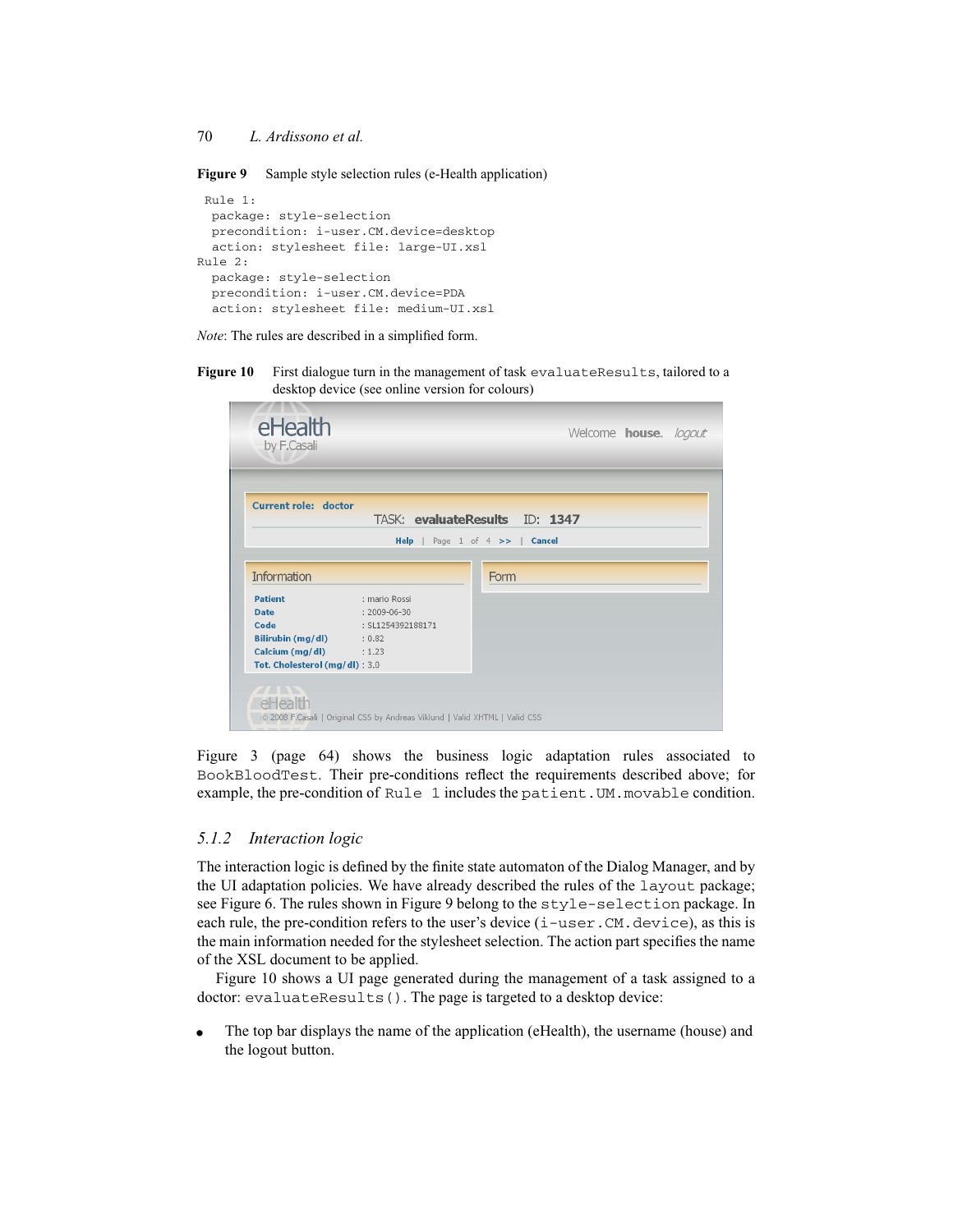## *The CAWE framework* 71

Figure 11 First two dialogue turns in the management of task evaluateResults, tailored to a PDA (see online version for colours)



- The lower part of the page shows the input (form area) and output (information area) parameters of the task. Each parameter name is a link to its more specific information.
- The middle bar is organised as follows: the higher portion shows the task name, the task ID (744) and the user's role (doctor). The lower portion includes: a help link for the visualisation of the task description; the position of the interaction turn in the dialogue (Page 1 of 4); the continue link  $(>>)$  taking to the next turn and a cancel link to reset the user's inputs.

Figure 11 shows two UI pages, targeted to PDA. To cope with the smaller screen size, the dialogue is performed in more steps than in the desktop case.

#### *5.2 Discussion*

In the development of the e-Health application, the context awareness support offered by the framework was satisfactory for the following reasons:

- CAWE supports the dynamic definition of the business logic: the courses of action to be enacted are dynamically selected and composed, by evaluating possibly complex adaptation policies. The courses of action include performing a subprocess, invoking a service supplier, carrying out some computation or starting a task; thus, the application can exhibit very different behaviours. This flexibility is based on the specification of declarative adaptation policies which enable the developer to define fine-grained conditions for the selection of the activities to be performed. At the same time, such selection does not significantly overload the system, as it is based on the execution of a lightweight and efficient rule-based engine.
- The framework also supports the management of a flexible interaction logic. In particular, it replaces the standard stylesheet selection with the evaluation of declarative adaptation rules. Moreover, it adapts and distributes the content to be visualised on the UI by taking various factors into account; for example, the screen size of the user's device, her/his visualisation preferences and the applied layout.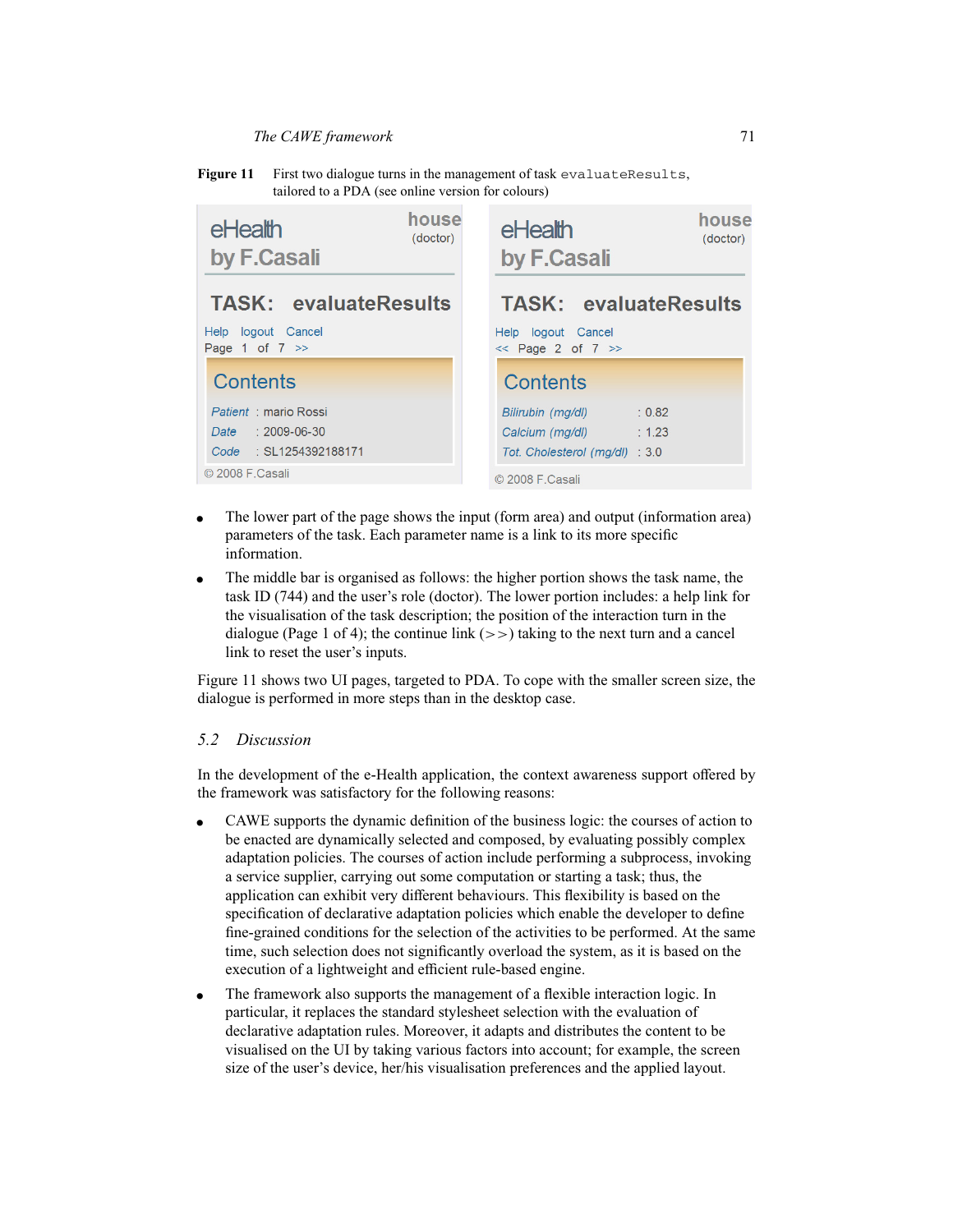Furthermore, the framework supports the completion of tasks by presenting extra-helpful information about them.

The development of the application has also proved the applicability of CAWE in a real use case, as the application developer has to devote a limited effort to configure the knowledge bases of the system. Specifically:

- The specification of the features characterising the RM, UM and CM is a standard task to be performed in a user-adaptive system and requires limited technical skills.
- The representation of the context-sensitive workflow, based on an hierarchy of processes, factors out the common courses of action. Therefore, it reduces the number of workflow paths, with respect to a flat representation. The advantages are obvious: first, the workflow is smaller and modular, and thus more readable; second, it is easier to modify, because the specification of the courses of action is not replicated. The hierarchical representation also facilitates the introduction of new courses of action, which can be added locally to the abstract activities. Furthermore, it supports the top–down development of the business logic.

Some more flexibility in the management of the interaction with the user might be achieved by enabling the developer to modify the structure of the Finite State Automaton of the Dialog Manager. However, this kind of revision requires deep expertise in dialogue management systems; therefore, we decided to forbid it.

To test the generality of our approach, we instantiated the CAWE framework on another application domain. We selected a business travel scenario in a University and we identified the adaptation requirements emerging in such case. This analysis confirmed the need to apply different adaptation policies depending on the user's role (e.g. PhD students and faculty members are subject to different restrictions as far as conference participation is concerned), the device used to interact with the system (usually, a different one when the user is in her/his office, or is travelling), and individual user preferences (e.g. concerning the transportation means, or the UI layout). The specification of the context-sensitive workflow and of the adaptation policies for the business travel application confirmed the usefulness and the suitability of the adaptive features offered by the framework.

#### **6 Related work**

In Service Oriented Computing, some contributions extend standard web service composition languages with context-awareness features (e.g. C-BPEL; see Ghedira and Mezni, 2006), in order to comply with QoS requirements. For instance, Benlismane et al. (2005) monitor the service to prevent QoS violations; Ardagna and Pernici (2007) handle the personalised web service selection as an optimisation problem; Baresi et al. (2007) support the run-time binding and replacement of service providers for failure recovery purposes. These approaches are affected by the limitations of standard web service composition languages, such as WS-BPEL (OASIS, 2005) and its context-aware extensions (e.g. Context4BPEL, see Wieland et al., 2007), which embed the adaptation logic in the workflow specification. On a different perspective, Charfi and Mezini (2007) propose using aspect-oriented programming to improve the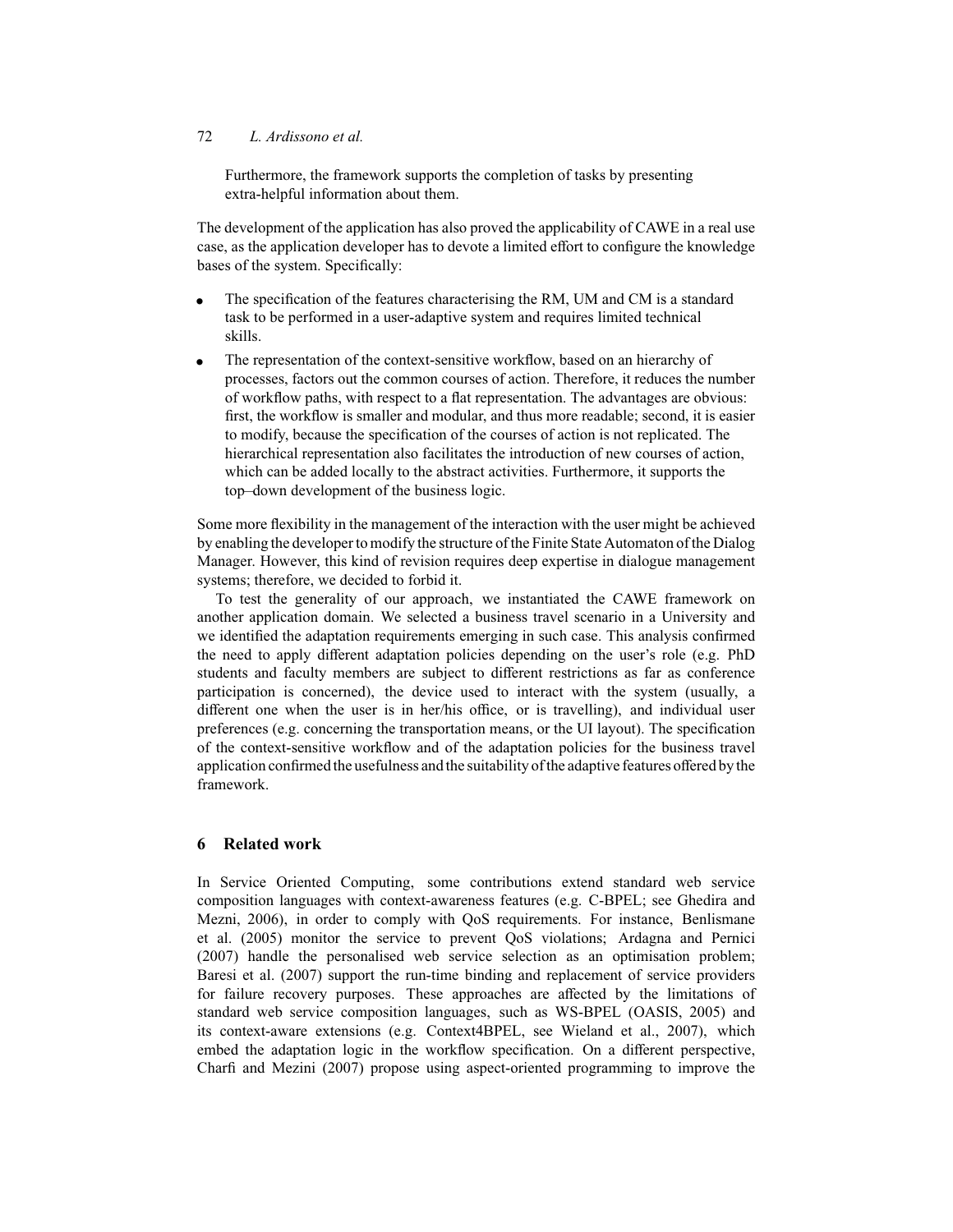flexibility of the compositions; however, they focus more on modularisation than on adaptivity.

Our approach overcomes the limitations of these works by introducing the abstract activities and by exploiting declarative adaptation policies for the runtime, contextdependent selection of the courses of action to be enacted. In this way, the business logic of the application is reactively shaped during its execution.

Our work also differs from the few workflow-based adaptive systems developed in the Adaptive Hypermedia research. For instance, CAWE personalises the workflow to the users and their context. Instead, in Holden et al. (2005), the system enacts the same workflow for all the users and contexts.

The Semantic Web research applies planning technology to enhance the flexibility in web service composition. Moreover, plan-based approaches are applied to invoke web service providers in context-aware mode; (e.g. see Balke and Wagner, 2003, 2004; Keidl and Kemper, 2004; McIlraith et al., 2001). In particular, Qiu et al. (2007) propose a hybrid approach that integrates global planning and local optimisation, supported by an ontologybased context representation. Also Vukovic et al. (2007) use planning for the run-time service selection, in order to manage failure recovery. Furthermore, Horvitz and Subramani (2007) propose opportunistic planning to support the user in the efficient achievement of goals diverging from her/his main activities. However, planning technology is not suitable to handle long-lasting services and processes because it does not offer persistence management. Therefore, up to now, it has only been used to handle short-lived composition plans. As a matter of fact, relying on a standard workflow engine for the management of the business logic of an application has scalability and robustness advantages, which are not guaranteed by other technologies. In fact, several proposals for the adoption of planners in web service composition turned out to exploit workflow engines for the service execution; (e.g. see Laures and Jank, 2005; Mandell and McIlraith, 2003.

An interesting approach to the design of web-based applications is provided by the web engineering community; for example, Batini et al. (2007) propose a unified methodology for the design of multi-channel adaptive Web-based information systems. We believe that this work is complementary to our own.

Concerning the management of the interaction with the user, context-aware workflow systems only provide the adaptation of the UI to the user's device, in terms of stylesheet selection (e.g. see Keidl and Kemper 2004), and the extension to WebML to model multi-channel, context-aware web applications proposed in Ceri et al. (2003)). In comparison, CAWE supports applications which adapt both the code of the UI pages and the interaction logic to a complex context. Moreover, it supports the adaptation to multiple users, by tailoring the UI and the interaction logic on an individual basis.

In the research about dialogue-based systems, some researchers employed scripts describing domain-level activities and linguistic behaviour to model articulated taskoriented dialogues (e.g. see Chu-Carroll and Carberry, 1998). Moreover, planning technology was applied to manage short-lived interactions with the user (e.g. see Rich et al., 2002). Furthermore, plans and scripts were used to generate messages and explanations to the user (e.g. see Milosavljevic, 1999; Moore and Paris, 1993). We adopt Finite State Automata to handle the interaction with the user; although these are less flexible than plans, they are more robust and lightweight, and they support a predictable behaviour.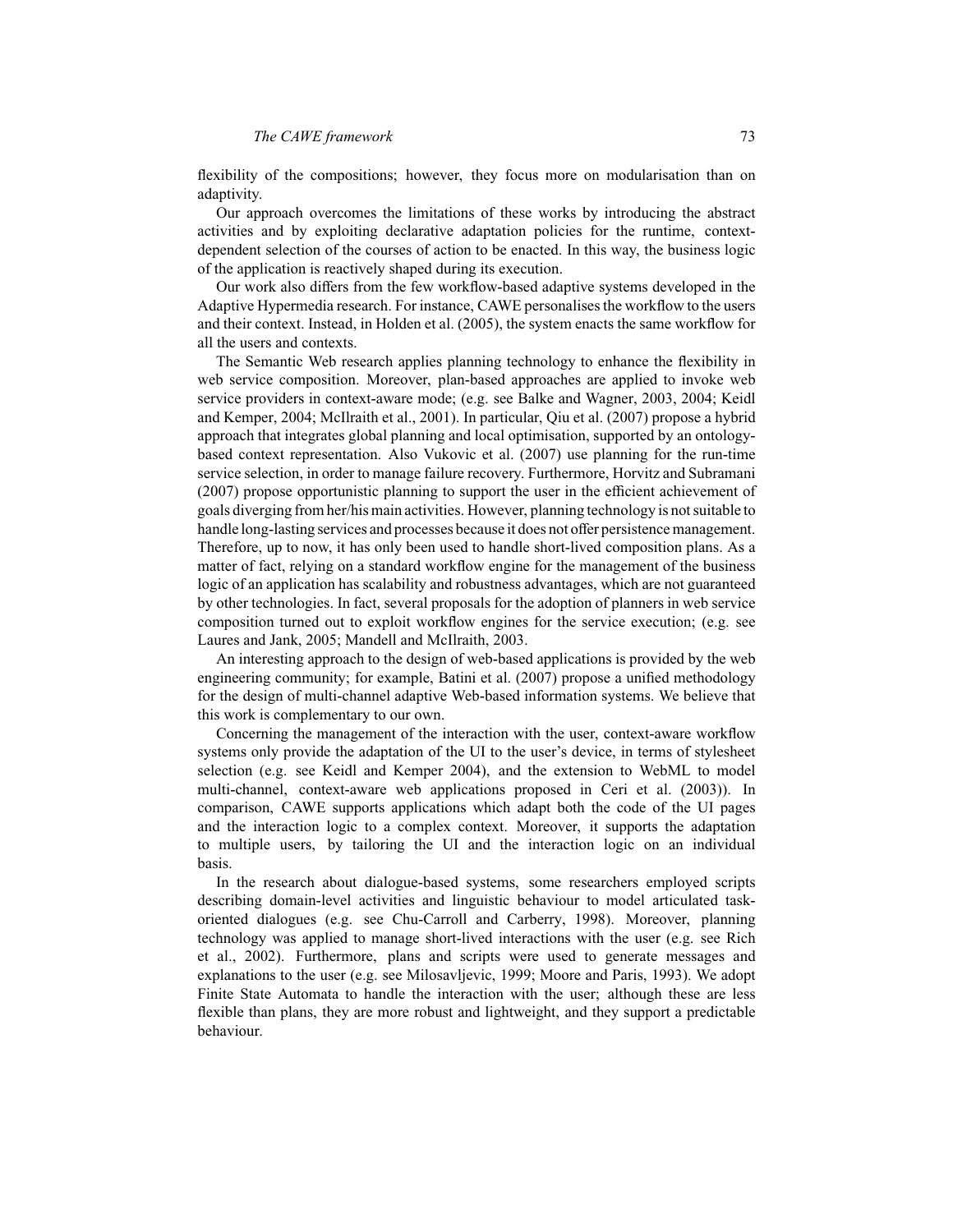#### **7 Conclusions**

This paper has presented the CAWE framework for the development of context-aware composite web applications. The framework enriches SOA with:

- adaptation techniques enabling the execution of context-sensitive workflows
- dialogue management capabilities supporting flexible user interactions
- context-dependent UI generation techniques aimed at presenting personalised information on different devices.

As such, it supports the development of web applications which can self-adapt to meet the requirements of heterogeneous users in dynamic usage environments. These adaptation capabilities are based on the declarative representation of the context variables to be taken into account, of the business, interaction and presentation logics, and of the policies steering the context-dependent selection of the system behaviour.

The analysis of two real-world application domains proved the usefulness and the suitability of the adaptive features offered by the framework. Moreover, the development of a prototype web application in the first domain confirmed the applicability of the framework to real-world use cases.

#### **References**

- Abowd, G.D. and Mynatt, E.D. (2000) 'Charting past, present and future research in ubiquitous computing', *ACM Transactions on Computer–Human Interaction, Special Issue on HCI in the new Millennium*, Vol. 7, No. 1, pp.29–58.
- Apache Software Foundation (2008) *Struts.* Available at: http://struts.apache.org/.
- Ardagna, D. and Pernici, B. (2007) 'Adaptive service composition in flexible processes', *IEEE Transactions on Software Engineering*, Vol. 33, No. 6, pp.369–384.
- Baldauf, M., Dustdar, S. and Rosenberg, F. (2007) 'A survey on context-aware systems', *Int. J. ad hoc and Ubiquitous Computing*, Vol. 2, No. 4, pp.263–277.
- Balke, W.T. and Wagner, M. (2003) 'Towards personalized selection of Web Services', *Proceedings of 12th International World Wide Web Conference (WWW'2003)*, Budapest.
- Balke, W.T. and Wagner, M. (2004) 'Through different eyes assessing multiple conceptual views for querying Web Services', In *Proceedings of 13th International World Wide Web Conference (WWW'2004)*, New York.
- Baresi, L., Di Nitto, E., Ghezzi, C. and Guinea, S. (2007) 'A framework for the deployment of adaptable web service compositions', *Service-Oriented Computing and Applications*, Vol. 1, No. 1, pp.75–91.
- Batini, C., Bolchini, D., Ceri, S., Matera, M., Maurino, A. and Paolini, P. (2007) 'The UM-MAIS methodology for multi-channel adaptive web information systems', *World Wide Web*, Vol. 10, No. 4, pp.349–385.
- Benlismane, D., Maamar, Z. and Ghedira, C. (2005) 'A view-based approach for tracking composite web services', *Proceedings of European Conference on Web Services (ECOWS-05)*, Växjö, Sweden, pp.170–179.
- Brusilovsky, P., Kobsa, A. and Nejdl, W. (2007) *The Adaptive Web: Methods and Strategies of Web Personalization, Lecture Notes in Computer Science*, Vol. 4321, Springer-Verlag.
- Ceri, S., Daniel, F. and Matera, M. (2003) 'Extending WebML for modeling multi-channel context-aware web applications', *WISE – MMIS'03 IEEE Computer Society Workshop*.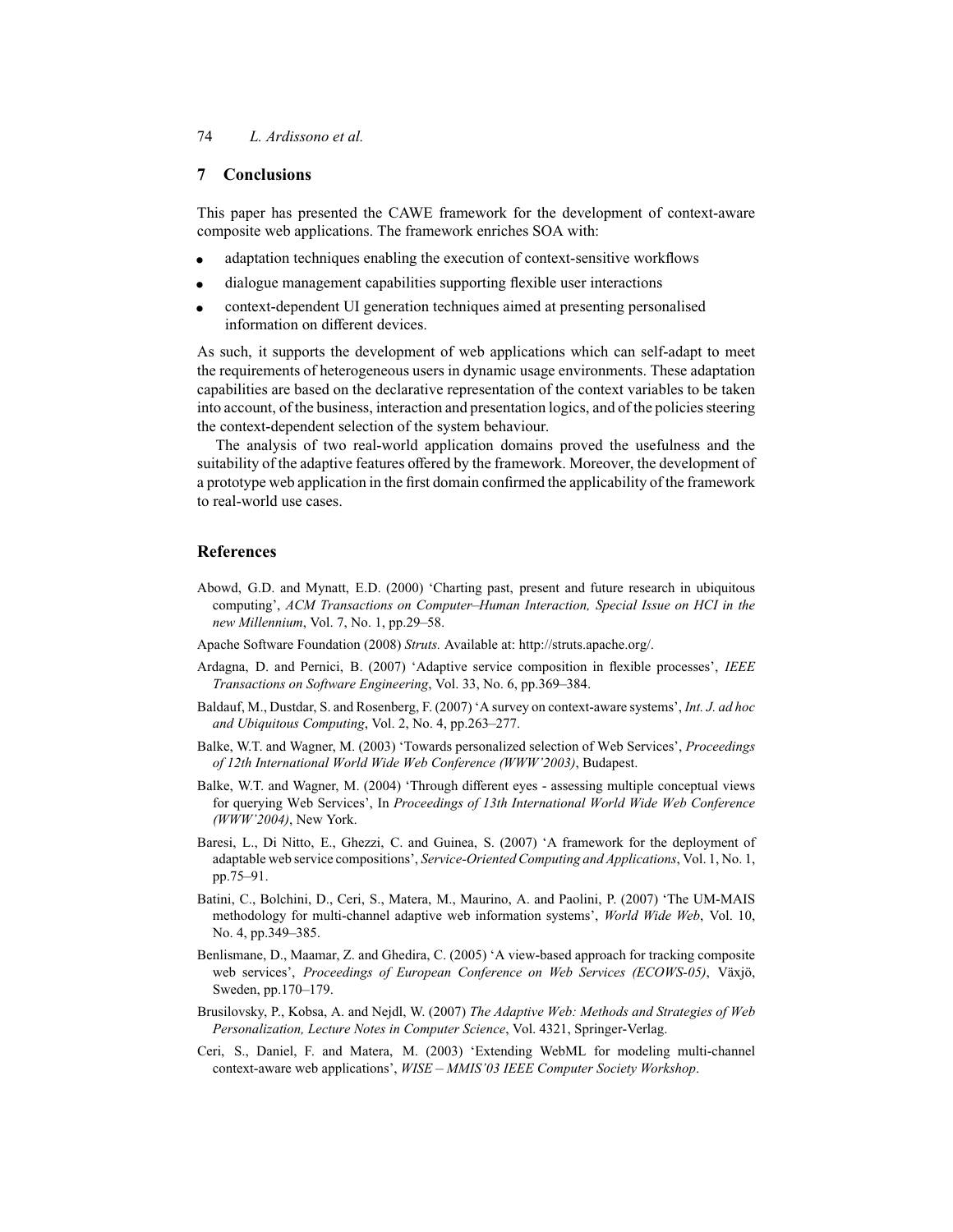- Charfi, A. and Mezini, M. (2007) 'AO4BPEL: an aspect-oriented extension to BPEL', *World Wide Web*, Vol. 10, No. 3, pp.309–344.
- Chu-Carroll, J. and Carberry, S. (1998) 'Collaborative response generation in planning dialogues', *Computational Linguistics*, Vol. 24, No. 3, pp.355–400.
- Dey, A.K. and Abowd, D. (2000) 'Towards a better understanding of context and context-awareness', *Proceedings CHI2000 Workshop on the What, Who, Where, When and How of Context-Awareness*, The Hague, Netherlands.
- Dourish, P. (2004) 'What we talk about when we talk about context', *Personal and Ubiquitous Computing*, Vol. 8, No. 1, pp.19–30.
- Forgy, C.L. (1982) 'Rete: a fast algorithm for the many pattern/many object pattern match problem', *Artificial Intelligence*, Vol. 19, pp.17–37.
- Ghedira, C. and Mezni, H. (2006) 'Through personalized web service composition specification: from BPEL to C-BPEL', *Electronic Notes in Theoretical Computer Science*, No. 146, pp.117–132.
- Gross, T. (2008) 'Cooperative ambient intelligence: towards autonomous and adaptive cooperative ubiquitous environments', *Int. J. Autonomous and Adaptive Communications Systems*, Vol. 1, No. 2, pp.270–278.
- Holden, S., Kay, J., Poon, J. and Yacef, K. (2005) 'Workflow-based personalized document delivery', *Int. J. E-Learning*, Vol. 4, pp.131–148.
- Horvitz, E. and Subramani, M. (2007) 'Mobile opportunistic planning: methods and models', *LNAI 4511: Proceedings of 11th International Conference on User Modeling*, Corfu, Greece, pp.228–237.
- Keidl, M. and Kemper, A. (2004) 'Towards context-aware adaptable web services', *Proceedings of 13th International World Wide Web Conference (WWW'2004)*, New York, pp.55–65.
- Koenig, J. (2004) *JBoss jBPM white paper*. Available at: http://www.jboss.com/pdf/jbpm\_whitepaper. pdf.
- Laures, G. and Jank, K. (2005) 'Adaptive Services Grid Deliverable D6.V-1. Reference architecture: requirements, current efforts and design', *Technical Report*, Available at: http://asgplatform.org/cgi-bin/twiki/view/Public/ReferenceArchitecture.
- Mandell, D.J. and McIlraith, S.A. (2003) 'Adapting BPEL4WS for the semantic web: the bottom-up approach to web service interoperation', *LNCS 2870, Proceedings 2nd International Semantic Web Conference (ISWC 2003)*, Springer-Verlag, Sanibel Island, Florida, pp.227–241.
- Maybury, M. and Brusilovsky, P. (2002) (Eds.) 'The adaptive web', *Communications of the ACM*, Vol. 45.
- McIlraith, S., Son, T.C. and Zeng, H. (2001) 'Semantic web services', *IEEE Intelligent Systems*, Vol. 16, No. 2, pp.46–53.
- Milosavljevic, M. (1999) 'The automatic generation of comparison in descriptions of entities', PhD Thesis, Macquarie University, Sydney.
- Moore, J.D. and Paris, C.L. (1993) 'Planning text for advisory dialogues: capturing intentional and rhetorical information', *Computational Linguistics*, Vol. 19, No. 4, pp.651–694.
- OASIS (2005) *OASIS Web Services Business Process Execution Language*. Available at: http://www. oasis-open.org/committees/documents.php?wg\_abbrev=wsbpel.
- Papazoglou, M.P. and Georgakopoulos, D. (2003) (Eds.) *Service-Oriented Computing*, Communications of the ACM, Vol. 46.
- Qiu, L., Chang, L., Lin, F. and Shi, Z. (2007) 'Context optimization of AI planning for semantic web services composition', *Service Oriented Computing and Applications*, Vol. 1, No. 2, pp.117–128.